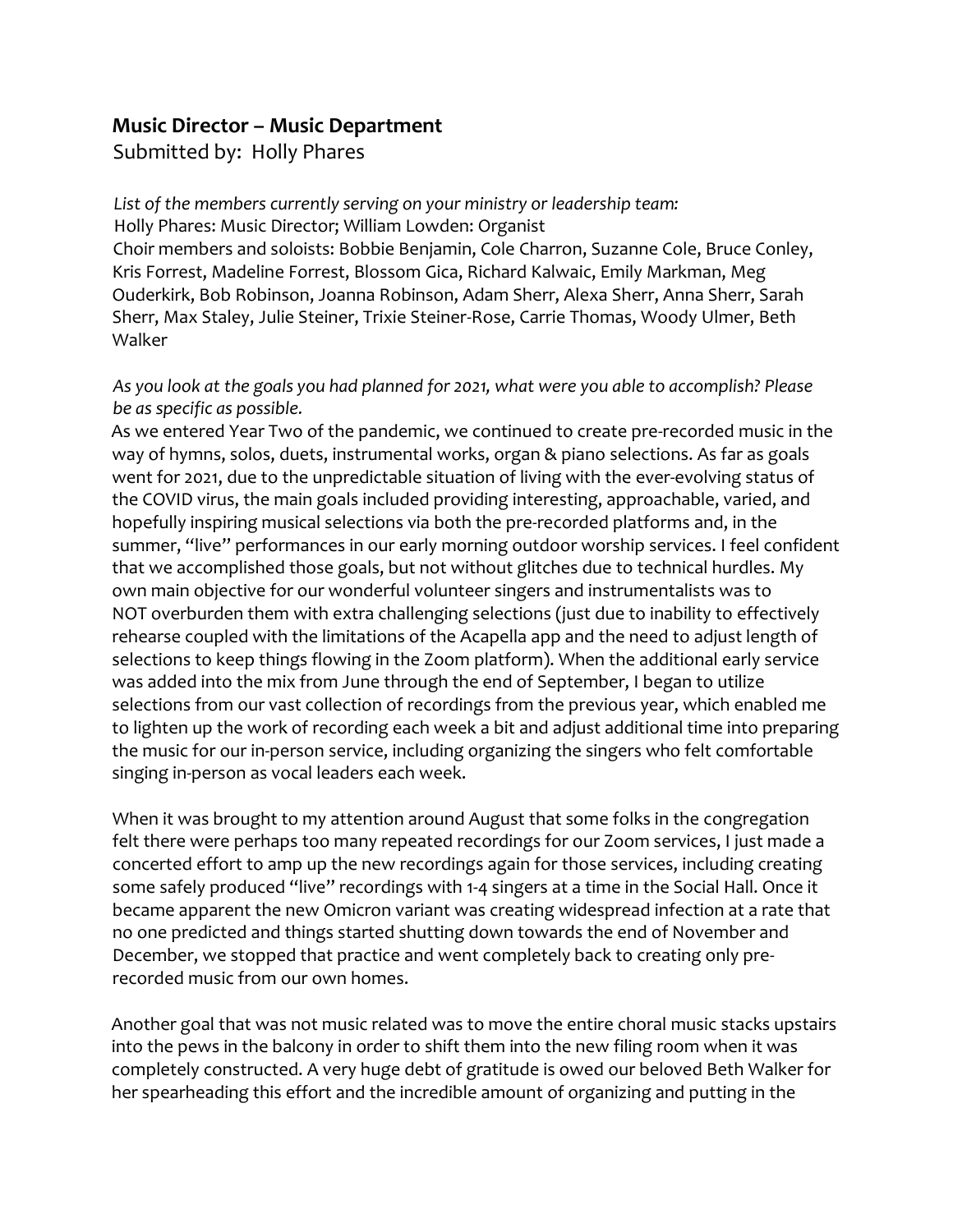physical hours to get this project underway and finished in the quickest manner possible. As one can imagine, the challenges of having more than one or two people in the same little room during a pandemic indoors was not optimal and we just did our best, eventually bringing the work into the Social Hall with much distance at tables. We gratefully had a good handful of volunteers help us and the "muscle" of our pastor, Michael, and others schlepping the boxes of music upstairs.

We also recycled tons of music that was very outdated or just not appropriate for where our church theology and choir size was concerned. Initially, I offered about 10 local colleagues the database list of these pieces for them to take any music they could use for free. Unfortunately, not one of them was able to take any music so it all went out on the curb for recycling.

As of this writing today, there are approximately four more hours of labor left for me to finish this project as far as getting the music upstairs and in the database. The next phase is for me to put all of the single copies I have collected into binders organized by themes and alphabetically. That way I can have instant access to all of the repertoire for planning in my home studio and be able to plan in advance for the music to be pulled from the library for rehearsals once we get back into the Sanctuary with the choir.

*How has your ministry's or leadership team's work and goals shifted throughout 2021 because of COVID?*  (See above)

*Where is your group or ministry area stuck? Do you need help in discerning who to ask to join your group or to get more involved?*

I personally don't feel we are stuck in any area, which is a blessing. I think the one drawback only at this moment continues to be that not every regular choir member can participate in the pre-recorded music as they don't have the proper devices (only Apple products) that are needed for this particular platform we are using. I am hopeful that either Acappella will create the ability for other non-Apple devices to record or we can find comparable means of engaging these few folks with whom we miss making music right now. As of this writing, sadly the Android version of Acapella is still not ready for utilization.

It has been incredible to work with all of our amazing singers and instrumentalists who have such open hearts and are willing to stretch their creativity in this one-dimensional land of online pre-recorded music. It's far from perfect, but my heart is always full each week as I enjoy the fruits of our labors in our Zoom worship service.

Also, I am very grateful for those singers and instrumentalists who were willing to join me for making some very beautiful music this summer outdoors. We learned more and more throughout the summer how to balance the sound system and navigate through making music with the ever-present sounds of the city such as buses, sirens, tour buses, and horse drawn carriages! I can honestly say it was a unique experience none of us will ever forget.